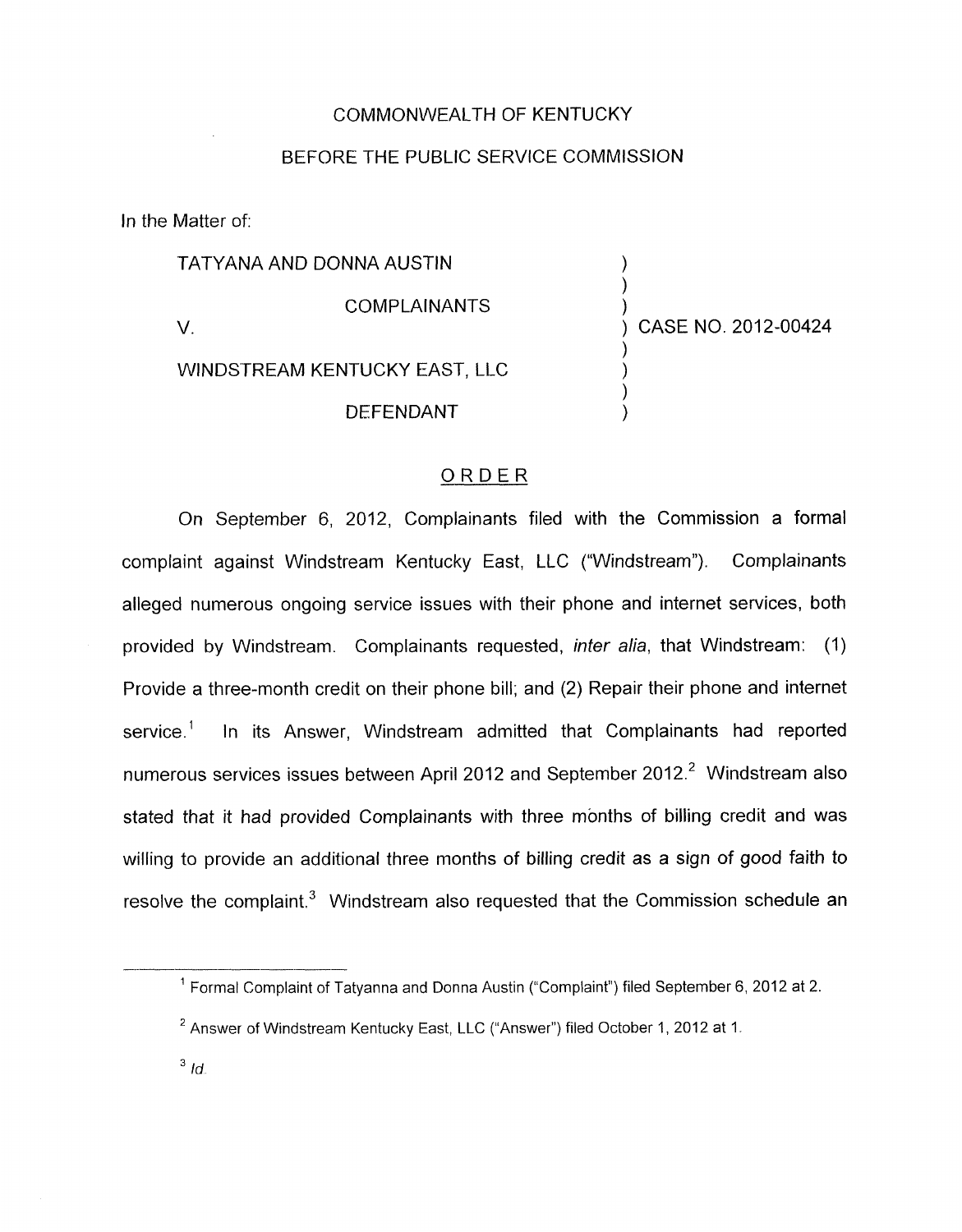informal conference to determine whether Complainants were still experiencing service issues and to identify any additional service issues.

Representatives from Windstream, Complainants, and Commission Staff participated in an informal conference on November 7, 2012. At the conference, Complainants stated that they had experienced no service outages since October 29, 2012 and reiterated their desire for additional credits on their bill. Representatives from Windstream stated that they believed that the problem with the Complainants' service had been identified and resolved. The parties agreed to continue to monitor the status of Complainants' service to determine whether the issues had been resolved. Windstream agreed to discuss with Complainants the issue of additional bill credits and also agreed to file a status report advising the Commission of any further service issues.

On November 26, 2012, Windstream filed the status report in which Windstream stated that Complainants had experienced one service outage on November *7,* 2012, but that otherwise the service was without incident.<sup>4</sup> Windstream also stated that it had agreed to provide the Complainants with the six-month bill credit that had been requested at the informal conference. $5$  Windstream requested that the Commission continue to hold the matter in abeyance pending a Commission request for a subsequent status update.<sup>6</sup>

Approximately three months have passed since the last status update was filed, allowing for sufficient time to observe Complainants' service and determine whether

<sup>6</sup> *Id.* at 2.

Windstream Kentucky East, LLC's Status Report ("Status Report") filed November 26, 2012 at **4**   $^5$  *Id.* 1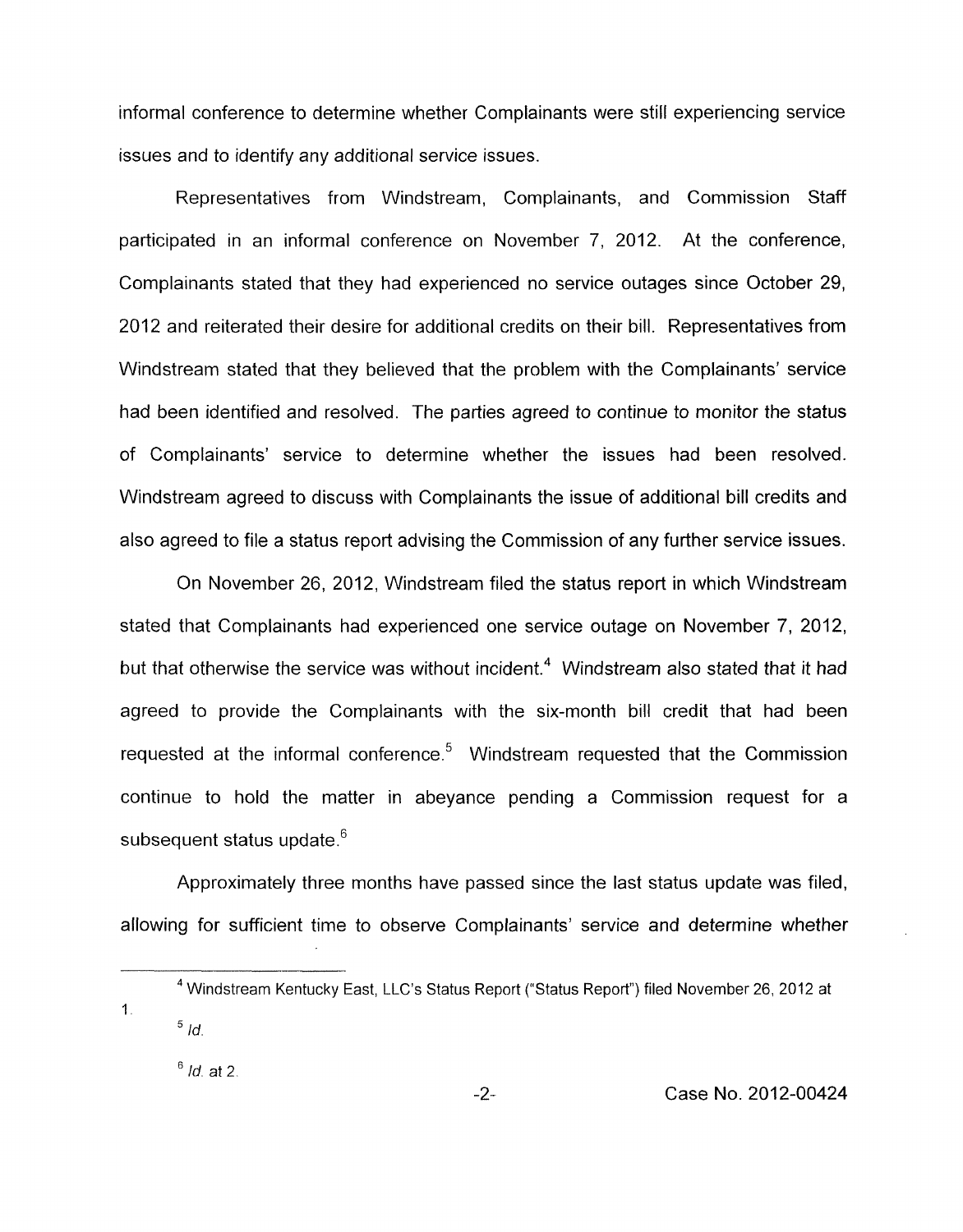there were further service issues or whether Windstream had permanently fixed the problems. If there have been very few or no more service problems, there is no compelling reason to keep this case on the Commission docket, particularly since Windstream satisfied Complainants' other requested relief, the six-month bill credit.

IT IS THEREFORE ORDERED that:

1. Within 14 days of the date of this Order, Windstream shall file with the Commission a status update that shall document any service issues with Complainants' service.

2. Within 14 days of the date of this Order, Complainants shall file a statement with the Commission stating whether or not their complaint had been satisfied

By the Commission



ATTEST:

Executive Dell A Aug Den

Case No. 2012-00424